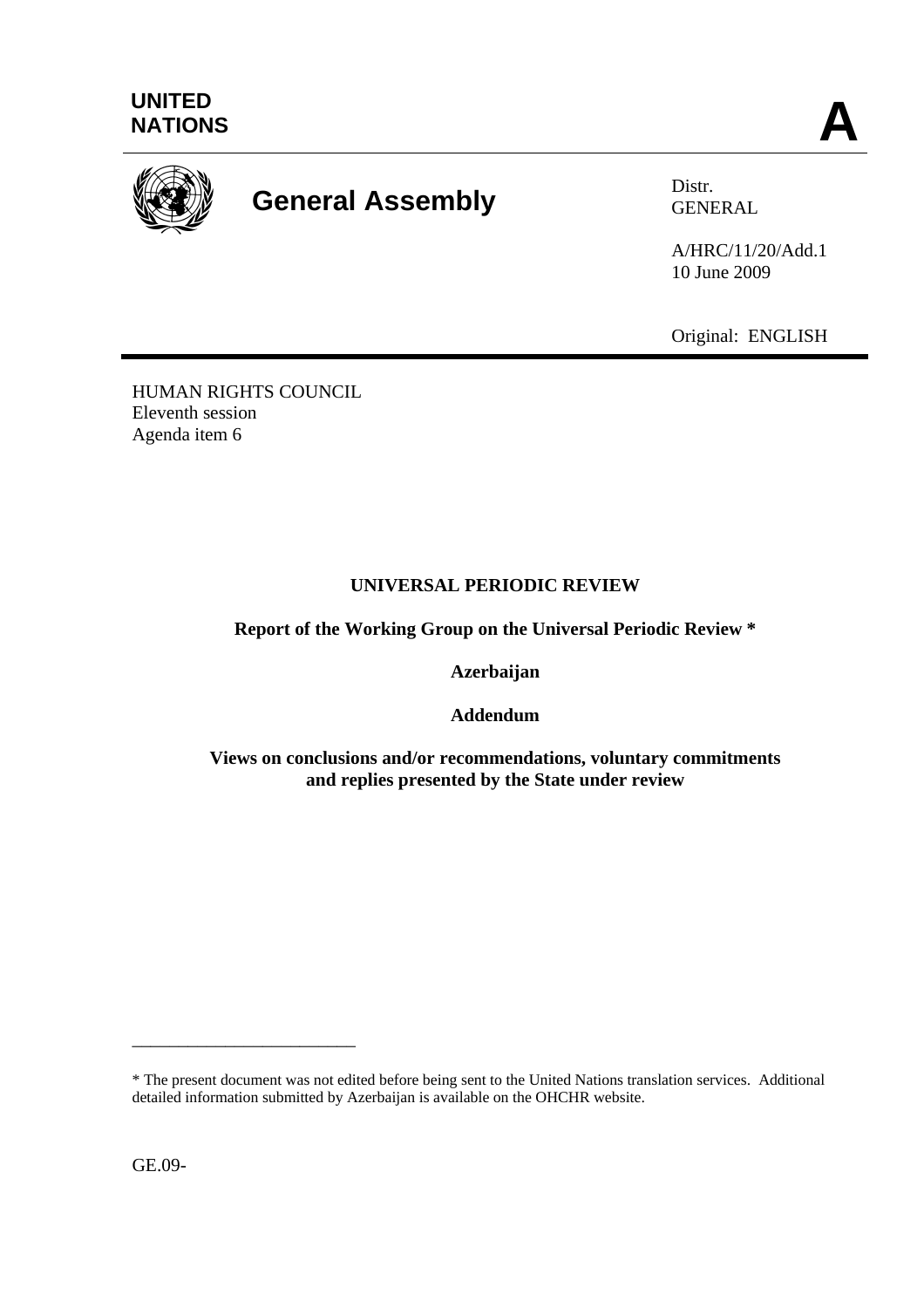## **RESPONSE OF THE REPUBLIC OF AZERBAIJAN TO THE RECOMMENDATIONS IN THE REPORT OF THE WORKING GROUP ON THE UNIVERSAL PERIODIC REVIEW**

 The Government of the Republic of Azerbaijan welcomes the recommendations made in the course of its Universal Periodic Review. After careful consideration to all recommendations, it responds as follows:

1. Azerbaijan does not accept the recommendation regarding accession to the Rome Statute of the International Criminal Court. Since the Statute of the International Criminal Court does not contain the definition of the Aggression, Republic of Azerbaijan currently does not intend to accede to it.

 It points out that the requirements deriving from the Convention against Torture are already expressed in the legislation and are applied in practice. The Criminal Code examined by Council of Europe has criminalised the acts included to the notion of torture under the United Nations Convention against Torture. According to the Constitution human rights and freedoms are applied in accordance with international treaties Azerbaijan is a party to and in case of contradiction between normative legal acts (except Constitution and acts adopted by referendum) and international treaties, the latter applies.

- 2. We accept the recommendation. Protection of human rights and freedoms are enshrined in the Constitution as main purpose of the State.
- 3. We accept recommendations and point out that it constantly takes measures to this end. On 18 of March 2009 there were made constitutional reforms very significant for promotion of human rights and freedoms. Constitutional reforms were directed towards strengthening the social focus of the state, the enhancement of the effectiveness of human rights and freedoms protection, the improvement of the work of supreme state authorities, as well as courts and municipalities.

 As a result of amendments to the Constitution the provisions on right to equality, to property, to personal immunity, to live in a healthy environment, rights of detained, arrested and convicted persons, freedom of conscience, freedom of information and other provisions on protection of human rights and freedoms and other related guarantees have been advanced.

4. We do not accept the first part of this recommendation. Because our country is a unitary republic and government is not separated to local and federal ones.

 The second recommendation is accepted by the Republic of Azerbaijan. We inform that measures on scrutinizing child institutions with respect to relevant quality standards of child care will be intensified in future.

- 5. Regarding recommendation, we state that Azerbaijan always cooperates with Human Rights Council Special Procedures and will continue cooperation hereafter.
- 6. We accept recommendations; discrimination against women is not typical for the country.

 As was pointed out in the main report there are several State Programs implemented in the field of ensuring gender equality and rights of women. State bodies are closely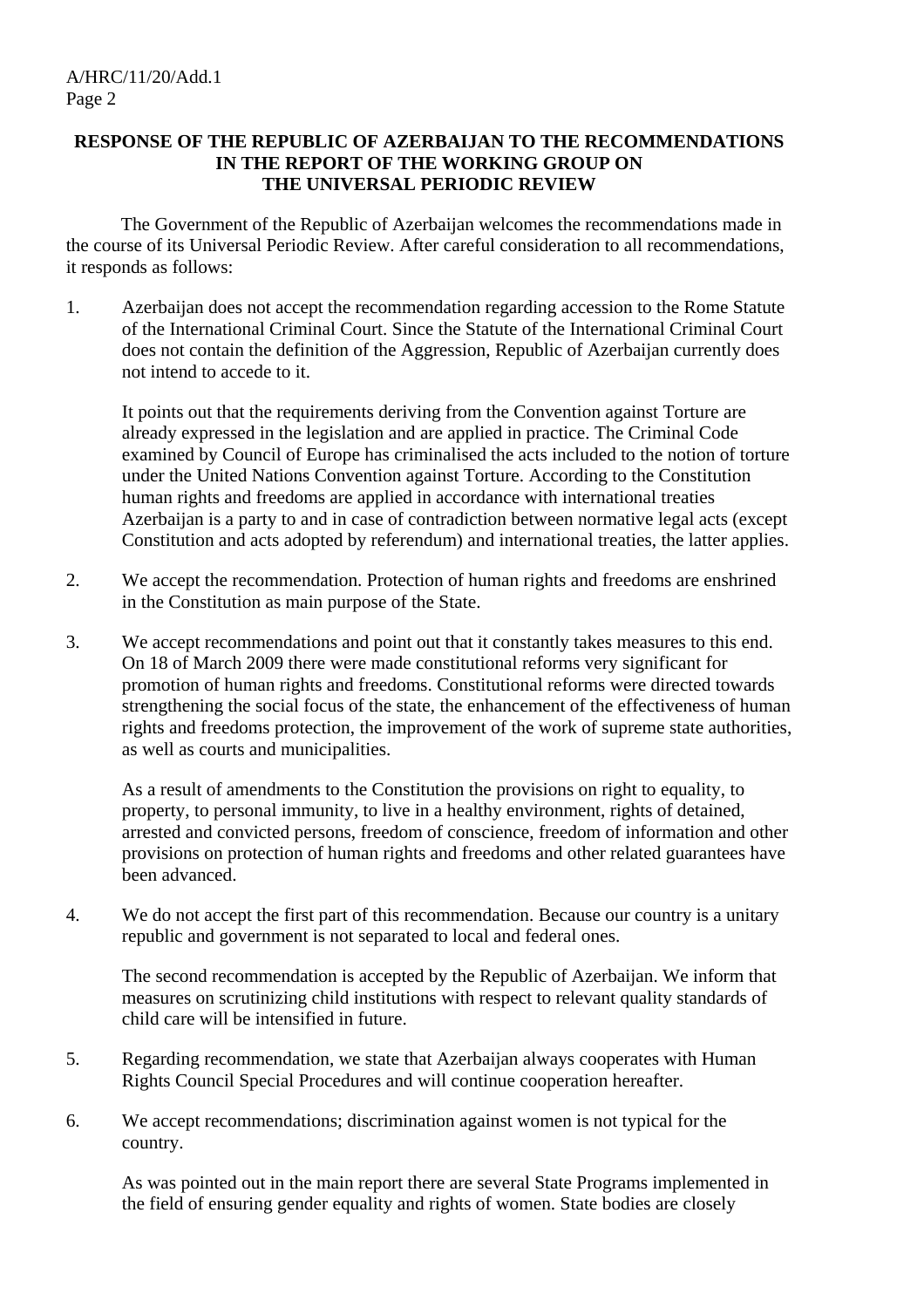cooperating with NGOs and international organizations in the implementation of these programs, as well as, in conducting awareness raising events. The draft "Law on elimination of domestic violence" is currently under review in Milli Maclis (Parliament).

7. We accept recommendation and are already implementing it.

 According to Recommendations of the Committee on the Rights of the Child presented at its 44th session there were held special courses delivered by experts of United Nations and OSCE in current field for police officers dealing with children within the framework of Juvenal Justice improvement program and were attended at least by 300 police officers.

8. We accept recommendations. There are held various social measures in respect to women within the framework of the State Programs.

 According to the "Complex Republican Program on struggle against domestic violence in a democratic society" social rehabilitation is provided, new specialisation courses are hold in order to reduce unemployment among women, programs are prepared in educational institutions on equality, and particularly on struggle against violence towards women, and social surveys are held to determine the causes of violence.

9. We accept recommendations. Protection of women and child rights is always in the focus of attention of our Government.

 The draft "Law on elimination of domestic violence" currently under review in the Parliament envisages legal, social and preventive measures and contains provisions on establishment of shelters, provides for rehabilitation and compensation.

- 10. We accept this recommendation.
- 11. We accept recommendation and note that measures are regularly taken in this regard.

 Corporal punishment, including against children is prohibited and criminalised by legislation. A draft law amending Criminal code and Administrative delinquencies code defines administrative and criminal responsibility of parents and other individuals for cruel treatment of children, psychological and physical violence against them.

 There were also adopted the "Law on prevention of abandonment and legal violations of minors" and "Plan of Action on Solving the problem of abandoned and street children in the Republic of Azerbaijan".

- 12. We accept recommendations. With respect to implementation of this recommendation there was adopted a "State Program on transfer of children from state institutions to families (De-institutionalization) and alternative care for (2006-2015 years)"
- 13. We accept this recommendation. National Plan of Action on struggle against Human Trafficking approved by the Decree of the President in 2004.

 For continuation of measures realized in the field of struggle against human trafficking, improvement of normative legal basis and institutional mechanisms, as well as, raising effectiveness in the activity of state bodies, the second National Plan of Action (for 2009- 2013 years) was accepted dated 6 February 2009.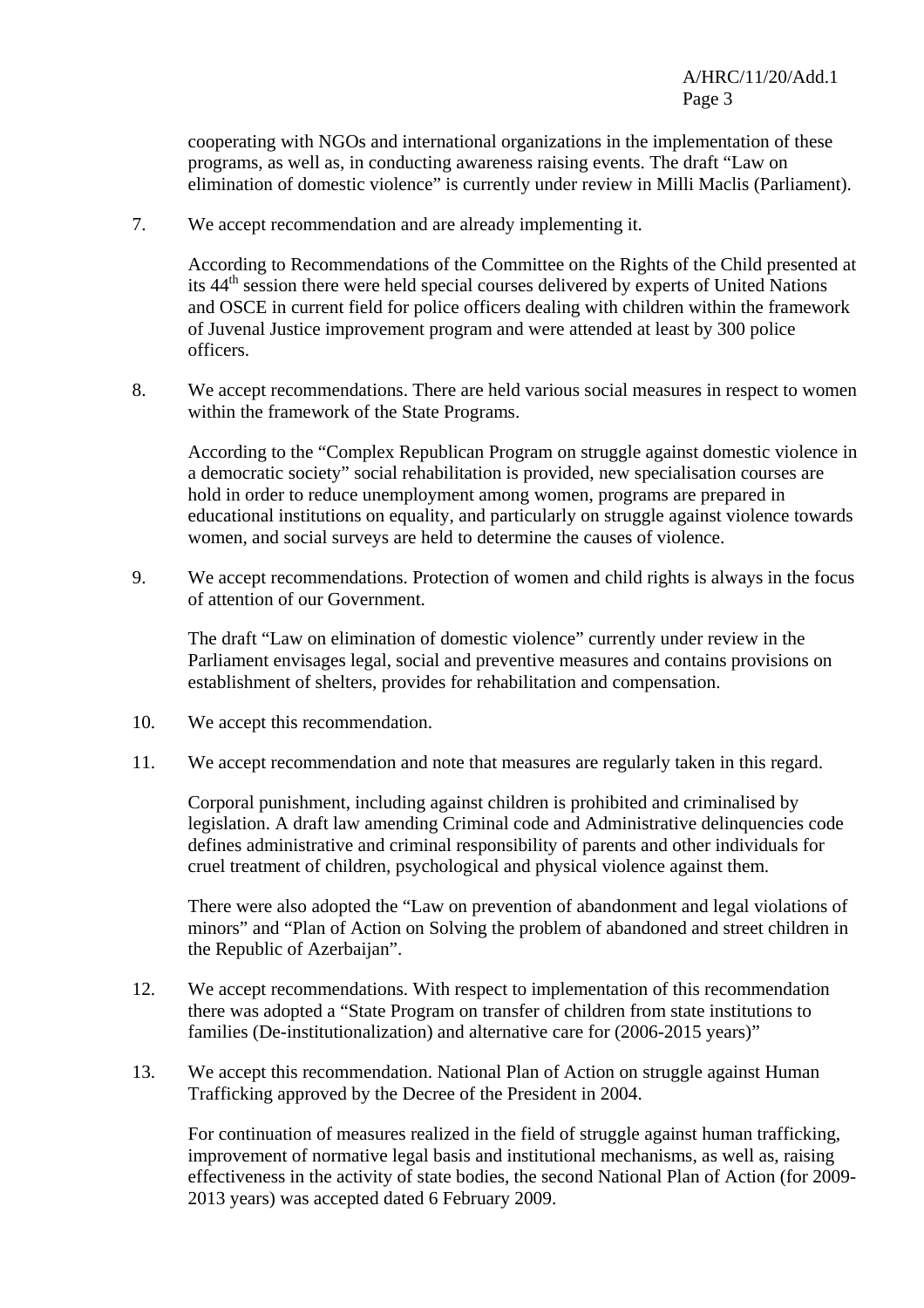A/HRC/11/20/Add.1 Page 4

- 14. In respect of the recommendation on change of criminal legislation provisions on defamation, we note that currently a special working group is functioning on improvements of criminal legislation, which is comprised of judges, lawyers, and outstanding scholars. The working group is preparing suggestions according to the international practice.
- 15. The Republic of Azerbaijan accepts the  $3<sup>rd</sup>$ ,  $4<sup>th</sup>$ ,  $5<sup>th</sup>$ , and  $7<sup>th</sup>$  recommendation expressed in paragraph 15.

 Freedom of expression is guaranteed by article 47 and 50 of the Constitution and other laws. For effective realization of this right, independent activity of mass media, strengthening their financial, technical capacity state is undertaking several measures. These include reducing taxes of press entities, provide them with financial credits, clearance of their debts and financial assistance. Currently there are more than 3800 means of mass media functioning in Azerbaijan.

 With a view of elimination of problems in field of media, effectively ensure the realisation of freedom of expression and information, support the independence of means of mass media there was adopted "State Support Conception for development of means of mass media in the Republic of Azerbaijan" in 2008.

 There was established a State Support Fund for Development of Means of Mass Media at the auspices of the President by Decree of the President on 3 April 2009 and 1,3 million manats (1,625 million dollars) were designated from State fund for this purpose.

 The Republic of Azerbaijan does not accept other recommendations in paragraph, as freedom of expression is fully ensured in the country without any impediment.

16. Regarding first recommendation, it is noted that all legal breaches, as well as, crimes and violations against journalists and human rights defenders are widely investigated, relevant measures are taken and those committing such violations are necessarily brought to justice and punished.

 We do not accept other recommendations in paragraph. Regarding arrested journalists it should be noted that they bear responsibility for commitment of certain crimes according to Criminal Code and in accordance with court decision. Four of them were released by act of amnesty declared on 17 March 2009.

17. We do not accept recommendation. It should be noted that foreign radio broadcasting is not banned. According to the "Law on Television and Radio Broadcasting", which has been examined by experts of Council of Europe and approved to be in line with international standards, foreign radio broadcasting was stopped only on national frequencies. This provision is not intending to restrict freedom of media, on the contrary, it aims to promote the development of local media and with this view the primacy of broadcasting on national frequencies is given to local radios.

 As in European countries, the AM broadcasting of foreign radios, as well as, their broadcasting through internet, cable and satellite is ensured.

18. We accept only the  $1<sup>st</sup>$ ,  $3<sup>rd</sup>$ , and  $4<sup>th</sup>$  of recommendations in this paragraph.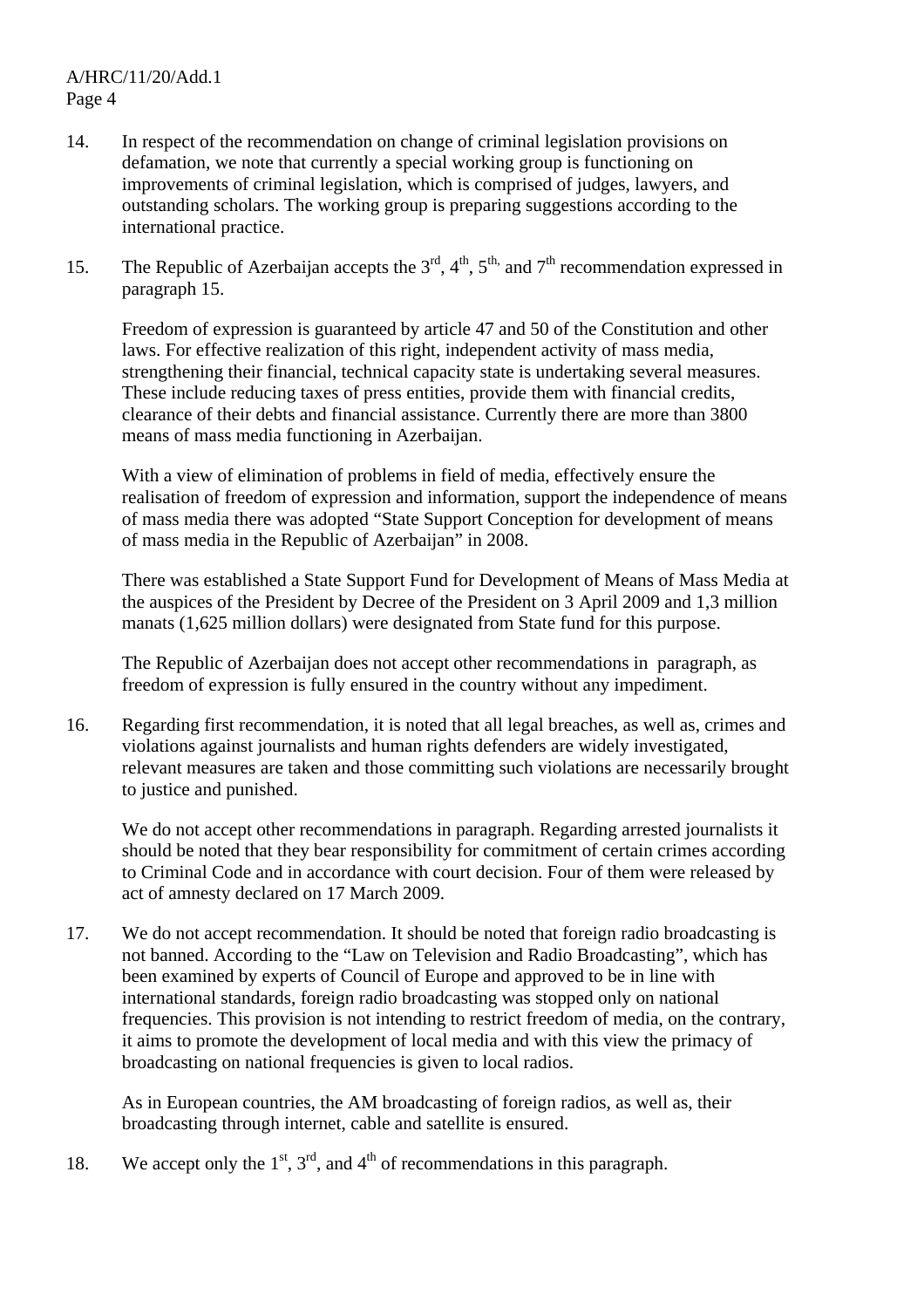Freedom of assembly of everyone in Azerbaijan is guaranteed according to the Constitution and International Treaties. For further effective realization of the freedom of assembly, there was adopted "Law on freedom of assembly", which reflects the guarantees enshrined in international treaties. After the amendments were made to the Law in accordance with suggestions of Venice Commission, in its final opinion the Law was considered to be in line with European standards.

 According to the Law freedom of assembly can only be restricted when prescribed by law and necessary in a democratic society, in the interests of national security or public safety, for the prevention of disorder or crime, for the protection of health and morals, rights and freedoms of others. As known this provision reflects article 11 of the European Convention on Human Rights, expressing freedom of assembly.

19. We accept these recommendations.

 Azerbaijani nation has an old tradition of tolerance and is ready share this with all other countries.

 Considering the realization of freedom of religion as a priority of state policy in religious matters Azerbaijani Government undertakes constant measures in this direction. Ensuring freedom of religion of all religious communities, equal conditions have been provided for all of them.

 The State Committee for Work with Religious Associations holds various awareness raising events on different religions.

 As for recommendation on more streamlined and transparent registration process, it is noted that previous difficulties related to registration of religious entities are eliminated, the registration process has been completely simplified.

20. Complex measures are undertaken within the framework of reforms implemented together with international organizations in the field of bringing penitentiary system in line with international standards. Measures on improving detention conditions of prisoners are also expressed in "State Program on Progress of Azerbaijani Justice System for 2009-2013 years". Modernization of penitentiary system is defined as one of the main directions of "Support Program to Justice Reforms" which is to be implemented from 2009 together with European Commission.

 It should be noted that, the number of prisoners held in penitentiary facilities is less than average limit, so there is no overcrowding problem.

 The notion that medical care is not adequate in penitentiary institutions is not accurate. With a view of bringing medical service in line with modern requirements and ensuring independence of medical staff, medical service was taken out of the auspices of penitentiary system and established as a Central Medical Department under the Ministry of Justice.

21. Monitoring over the conditions of prisoners is hold by European Committee on Prevention of Torture (CPT), Ombudsman, International Committee of Red Cross, Public Committee monitoring the functioning of penitentiary institutions and as well as by nongovernmental organizations.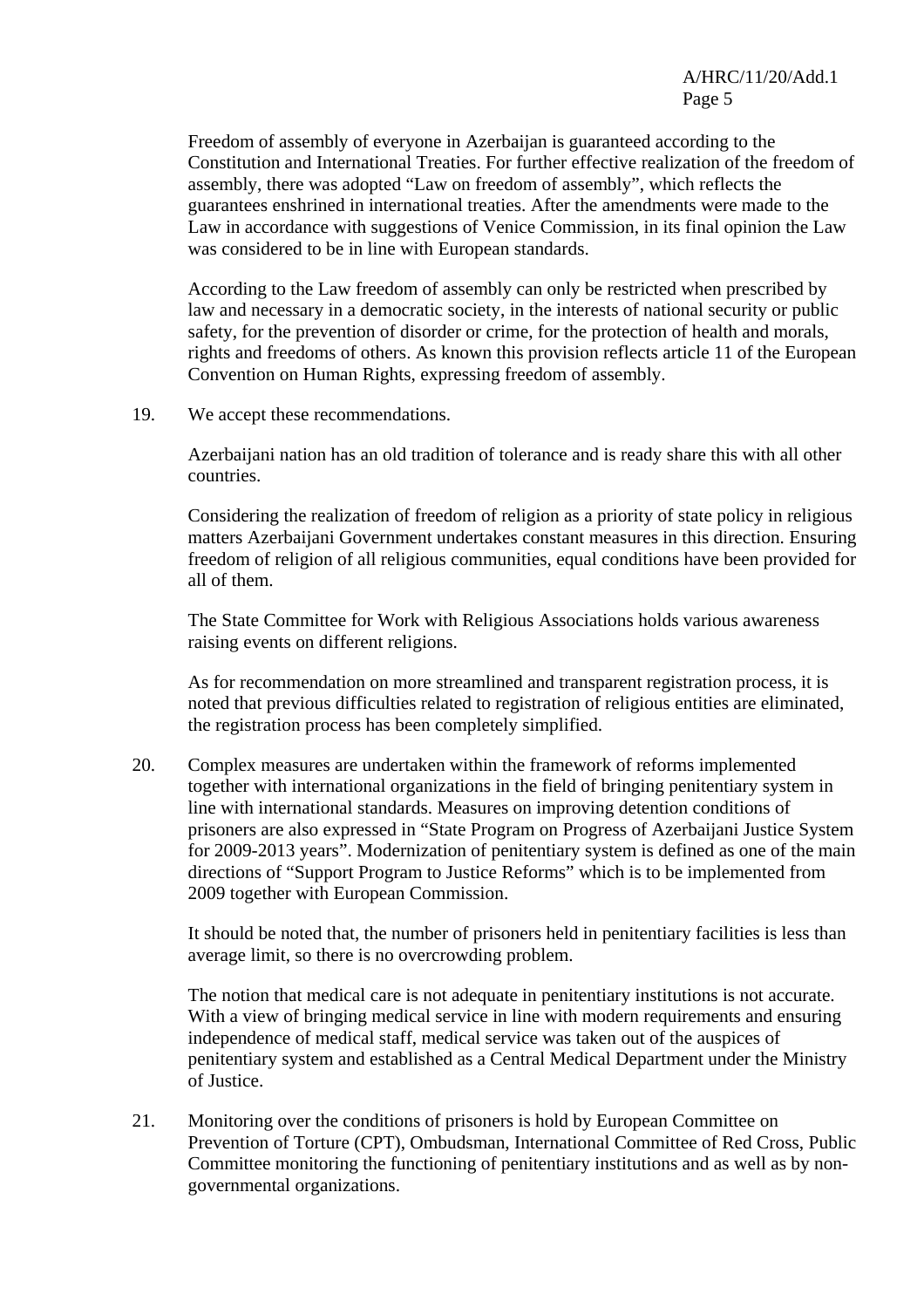Regarding recommendation on improvement of justice system we note that Statute of Ministry of Justice, adoption of "Law on public service at Justice organs", approval of Decree on "Development of justice organs", "State Program on development of Azerbaijani justice system for 2009-2013 years" is a basis for development of Azerbaijani Justice system, as well as Penitentiary service.

22. We accept these recommendations.

 Right to Education of everyone is articulated in the Constitution (article 42). State guarantees free and compulsory primary and secondary education to all. The new Draft "Law on Education" was prepared to improve children's opportunities to obtain education. Draft law currently under consideration of Parliament includes also provisions on 'inclusive education'.

 With a view of implementation of United Nations World Programme for Human Rights Education, for conducting human rights education at schools, Commissioner for Human Rights of Azerbaijan and Ministry of Education have developed and are currently implementing joint Plan of Action.

23. We accept these recommendations.

 "State Program on transfer of children from state institutions to families (Deinstitutionalization and alternative care for (2006-2015 years)" envisages improvement of current legislation in line with international requirements, connecting the implemented measures with elimination of poverty and sustainable development, transfer of children into families, protection of their rights and adoption of their social protection mechanisms, determination of criteria of state guardianship and other issues.

 The working group created for the implementation of the Program together with experts of UNICEF have hold the monitoring of 55 state child institution and conditions of about 15000 children brought up in these institutions and data was created.

 There was signed a joint Memorandum on "Creation of mechanism on transfer of children to families and providing them with alternative care" between UNICEF and several state bodies.

 In order to make other forms of alternative care available government establishes Daily Care and Support Centres for children and their families.

24. We accept this recommendation and state readiness to share its practice on reduction of poverty with interested countries. Currently for elimination of poverty "State Program on reduction of poverty and sustainable development for 2008-2015 years" is being implemented.

 Before this, as a result of implementation of "State Program on reduction of poverty and economic progress for 2003-2005 years" poverty rate was decreased to 29,3 per cent in 2005 and to 13,2 per cent in 2008, which was 46,7 per cent in 2002.

In this respect World Bank has declared Azerbaijan as the most active reformer state.

25. We accept these recommendations. The implementation of "The Employment strategy of the Republic of Azerbaijan (for 2006-2010 years)", "State Program on implementation of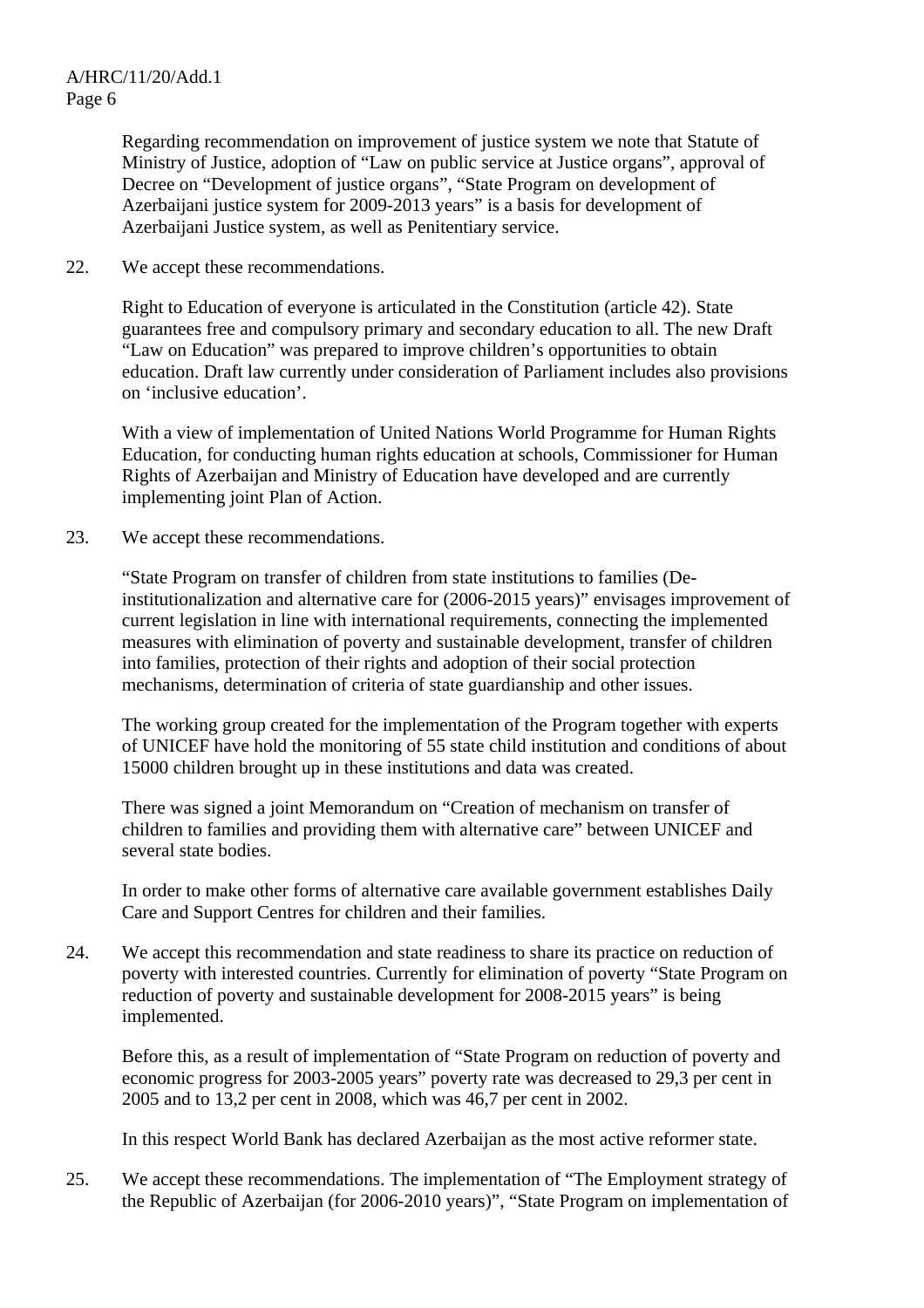employment strategy of the Republic of Azerbaijan (for 2007-2010 years)", "State Program on social-economic progress of regions of the Republic of Azerbaijan (for 2004- 2008 years)" has played a key role in improvement of living conditions of population, ensuring their employment and social protection.

 There was recently adopted a "State Program on social-economic progress of regions of the Republic of Azerbaijan for 2009-2013 years" by Decree of the President on 14 April 2009.

 Furthermore, according to amendments to Constitution by referendum on 18 march of this year, the Supreme goal of State, besides guaranteeing human rights now also includes, ensuring their favourable living conditions. As a result of amendments to Constitution, the provision was added on social focus of economic development.

- 26. We accept this recommendation.
- 27. We accept this recommendation. Government has taken and is continuing to take measures on ensuring human rights and particularly economic and social rights of internally displaced persons and towards improvement of their living conditions.

 "The State Program on improvement of living conditions and employment of refugees and internally displaced persons" adopted in 2004 and additions to that Program in 2007 were principally focused on realization of rights of refugees and internally displaced persons enshrined in the Covenant on Economic, Social and Cultural Rights.

 Currently the Draft Program on "Great Repatriation (Boyuk Qayidish)" is developed together with International Financial Structures, Specialised agencies of United Nations and International Humanitarian Organisations according to 1.9 para of "The State Program on improvement of living conditions and employment of refugees and internally displaced persons". This Program is going to be implemented after the release of occupied territories.

28. We do not accept recommendations except the one on complying with the recommendations made by Treaty Bodies and Special Procedures. State pays special attention to protection of human rights of ethnic minorities and vulnerable groups, but considers that "monitor" these groups (as is recommended) would lead to restriction of their rights. Generally it is not clear as to what "monitor" constitute according to recommendation.

 At the same time we would like to note that State Migration Service established in 2007, alongside implementing migration policy, also functions for protection of migrants' rights and in this regard several laws were amended in 2008.

 We do not accept the last recommendation, because human rights and freedoms of all individuals and groups are ensured in the Republic of Azerbaijan without any impediment and regardless of ethnic origin, race, religion, language or sex.

- 29. Azerbaijan is willing to continue cooperation in the priority issue for the Government of Azerbaijan - promotion and protection of human rights, with Human Rights Council, High Commissioner for Human Rights and, as well as, other human rights mechanisms.
- 30. We accept this recommendation and will continue efforts in this direction.